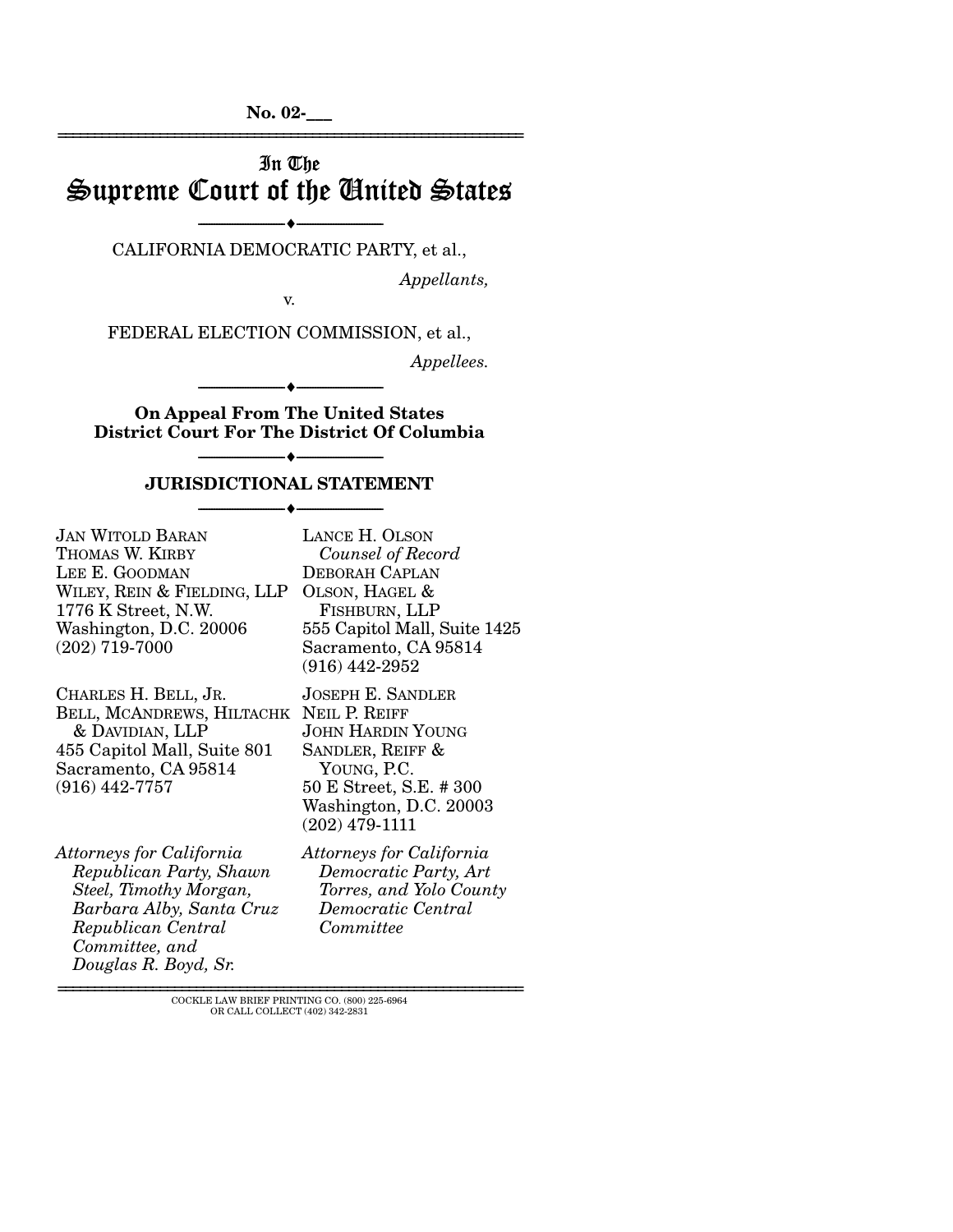## **QUESTION PRESENTED**

Do the restrictions imposed upon state and local political parties and party officers by Title I of the Bipartisan Campaign Reform Act of 2002 ("BCRA") violate Article I, section 4 of the U.S. Constitution, the First, Fifth, and Tenth Amendments, and principles of federalism?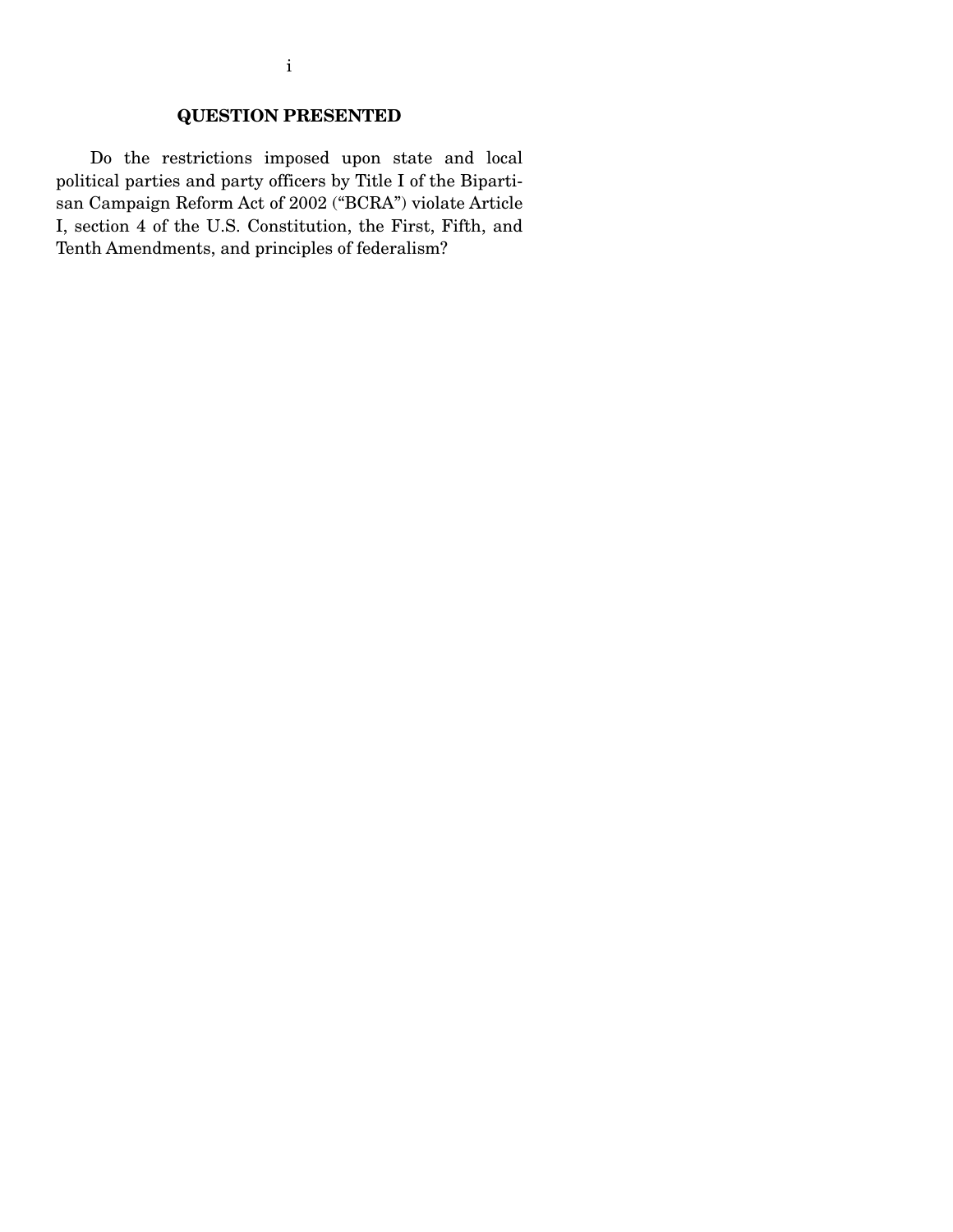### **PARTIES TO THE PROCEEDING**

The following state and local political party committees, and officers of those committees, were plaintiffs in the District Court and are appellants in this Court: California Democratic Party; California Republican Party; Yolo County Democratic Central Committee; Santa Cruz County Republican Central Committee; Art Torres; Shawn Steel; Timothy J. Morgan; Barbara Alby; Douglas R. Boyd, Sr.

The following were defendants or defendant-intervenors in the District Court and are appellees in this Court: Federal Election Commission; United States Department of Justice; Federal Communications Commission; Senator John McCain; Senator Russell Feingold; Representative Christopher Shays; Representative Marty Meehan; Senator Olympia Snowe; Senator James Jeffords.

#### **STATEMENT PURSUANT TO RULE 29.6**

None of the appellants has a parent corporation, and no publicly held company owns 10% or more of the stock of any of the appellants.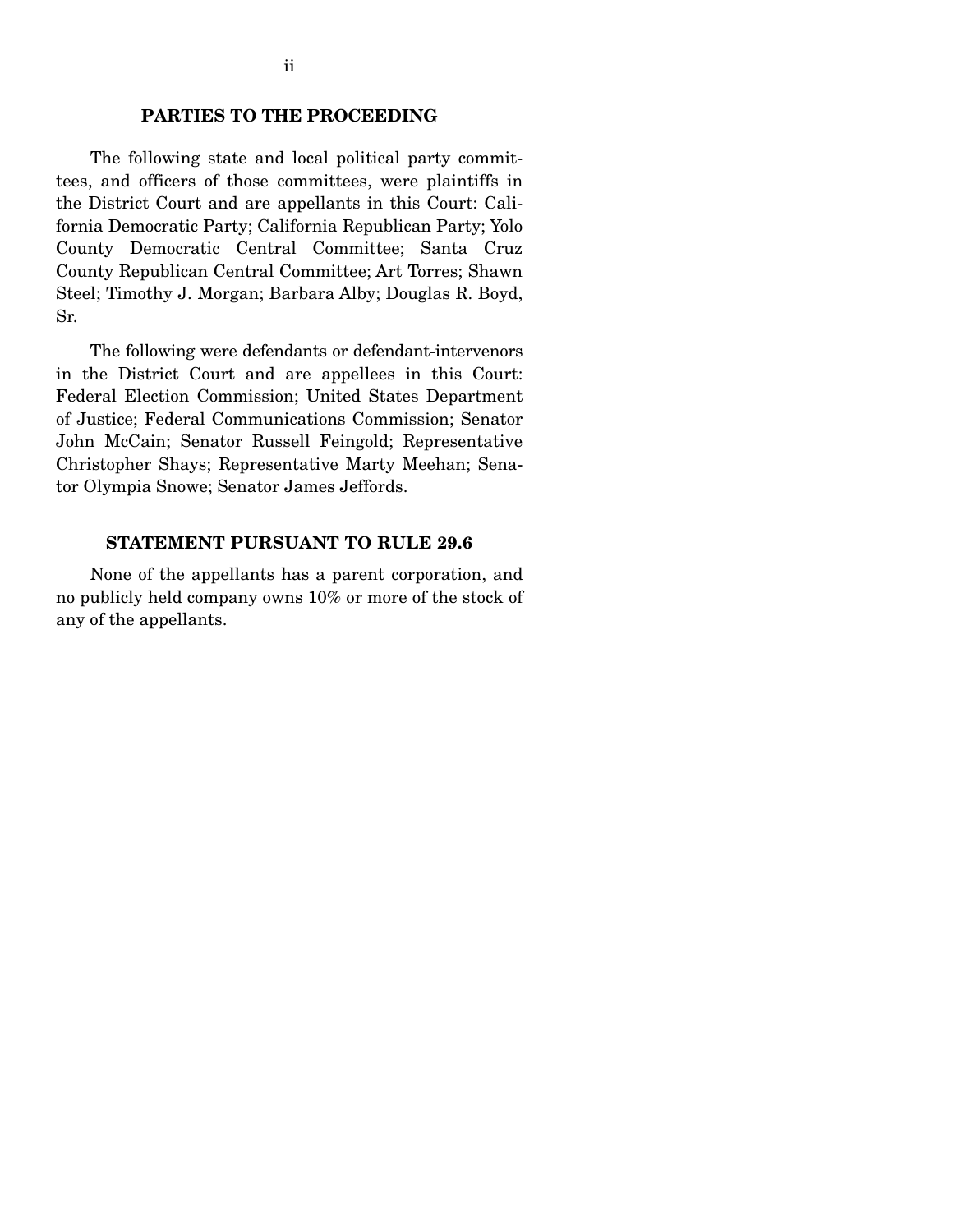## TABLE OF CONTENTS

# Page

|                                      | ii |  |
|--------------------------------------|----|--|
|                                      |    |  |
|                                      | 1  |  |
|                                      |    |  |
| RELEVANT STATUTES AND CONSTITUTIONAL |    |  |
|                                      |    |  |
|                                      | 2  |  |
| SUBSTANTIAL QUESTIONS ARE PRESENTED  | 9  |  |
|                                      | 18 |  |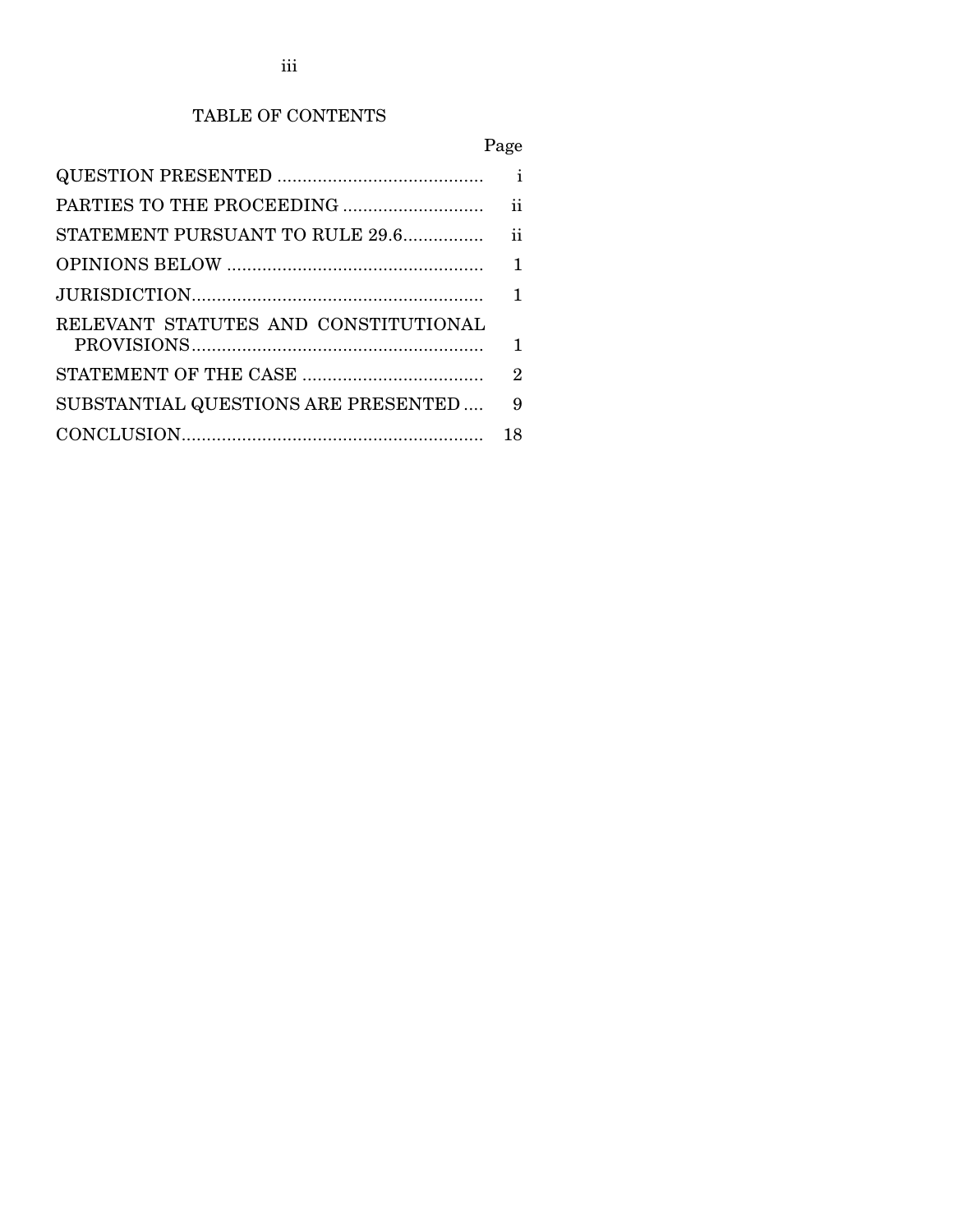## TABLE OF AUTHORITIES

## Page

## CASES

| Buckley v. Valeo, 424 U.S. 1 (1976) 10, 12, 16                                                  |
|-------------------------------------------------------------------------------------------------|
| California Democratic Party v. Jones, 530 U.S. 567                                              |
| Citizens Against Rent Control/Coalition For Fair<br>Housing v. Berkeley, 454 U.S. 290 (1981) 14 |
| Eu v. San Francisco County Democratic Cent.                                                     |
| <i>First Nat'l Bank v. Bellotti, 435 U.S. 765 (1978)</i> 14                                     |
|                                                                                                 |
| Nixon v. Shrink Missouri Gov't PAC, 528 U.S. 377                                                |
| Oregon v. Mitchell, 400 U.S. 112 (1970)11                                                       |
| Police Dep't of Chicago v. Mosely, 408 U.S. 92 (1972) 17                                        |
| Tashjian v. Republican Party of Conn., 479 U.S. 208                                             |

## **STATUTES**

| Bipartisan Campaign Reform Act of 2002, Pub. L. |  |
|-------------------------------------------------|--|
|                                                 |  |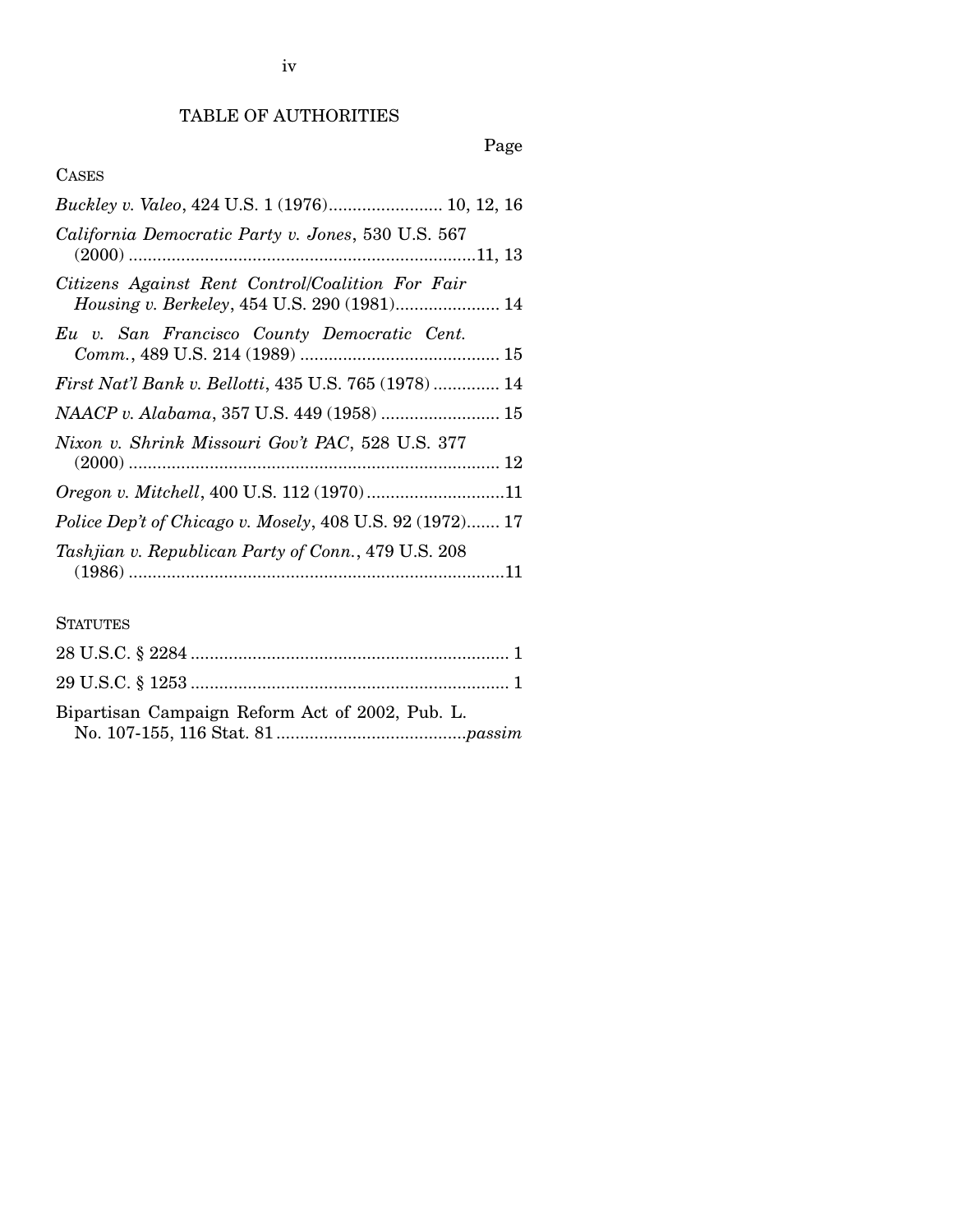#### **OPINIONS BELOW**

The opinions of the District Court are reported at 2003 WL 2010983, 21003118, 21003103, and 21003124 (D.D.C. May 1, 2003). Pursuant to this Court's May 15, 2003 Order, the California Appellants anticipate filing a jointly prepared appendix with other Appellants containing the opinions of the District Court.



#### **JURISDICTION**

The decision of the District Court was entered on May 2, 2003, by a three-judge court convened pursuant to 28 U.S.C. § 2284 and BCRA Section 403(a)(1). California Appellants timely filed their Notice of Appeal on May 12, 2003. App. 1a. This Court has jurisdiction under 29 U.S.C. § 1253 and BCRA § 403(a)(3).



### **RELEVANT STATUTES AND CONSTITUTIONAL PROVISIONS**

The Bipartisan Campaign Reform Act of 2002 ("BCRA"), Pub. L. No. 107-155, 116 Stat. 81 is reproduced at App. 8a. Also reproduced in the Appendix are the following provisions from the U.S. Constitution: Article I, section 4 (App. 4a), the First Amendment (App. 5a), the Fifth Amendment (App. 6a), and the Tenth Amendment (App. 7a).

> ----------------------------- ------------------------------ ----♦-- -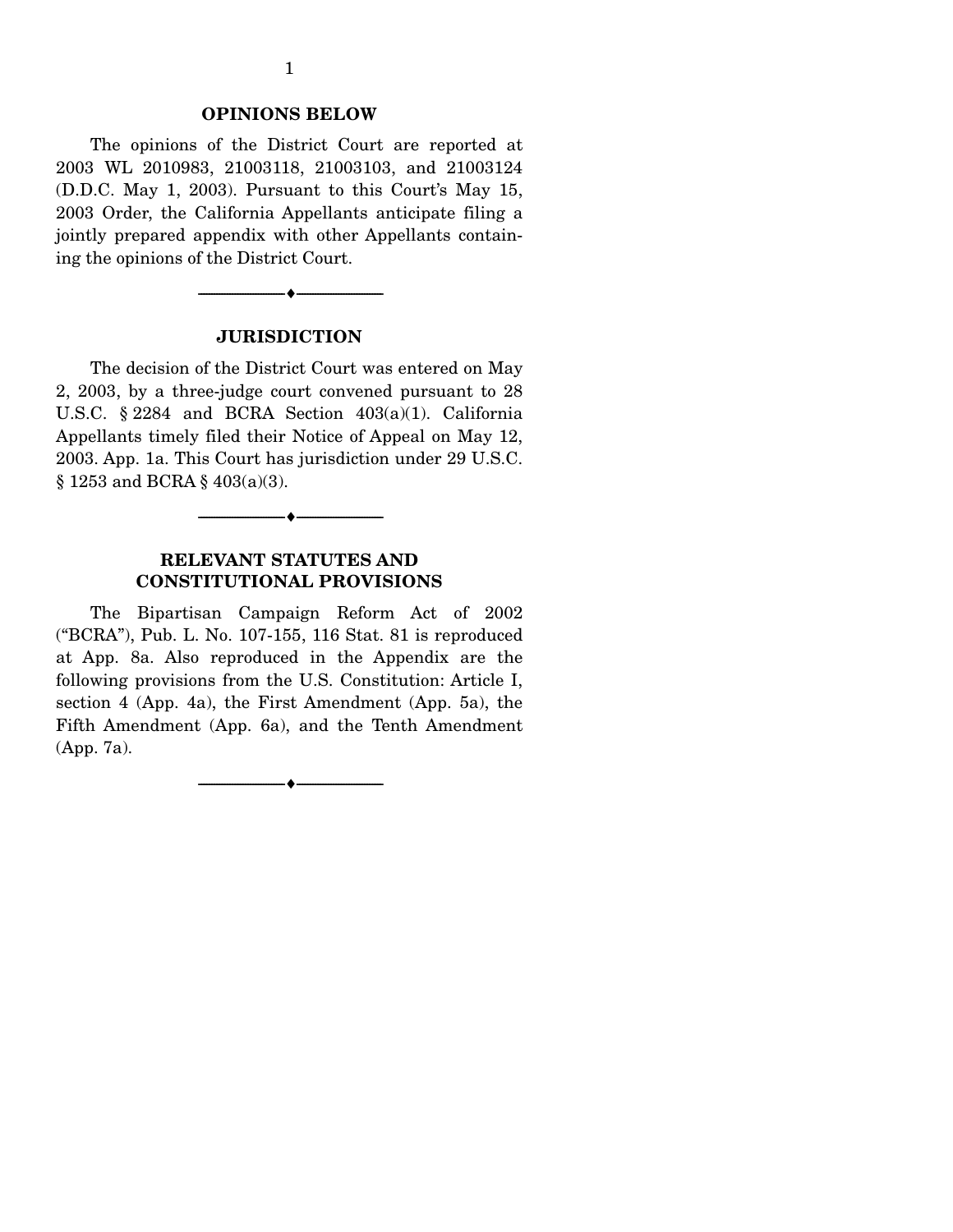#### **STATEMENT OF THE CASE**

Appellants in *California Democratic Party, et al. v. Federal Election Commission, et al.* (No. 02-875) are state and local party committees, and officers of those committees, who have challenged the Bipartisan Campaign Reform Act of 2002 ("BCRA") on the grounds that BCRA violates the constitutional rights of the state and local parties under the First, Fifth and Tenth Amendments, and that it exceeds Congress' authority under the Elections Clause (Article I, Section 4) and violates principles of federalism.

According to its sponsors, BCRA is designed to close "loopholes" that have allowed non-federal (or "soft" money) to intrude into federal elections and permitted political parties and organizations to disseminate "sham" issue ads. In the name of closing these "loopholes," and in order to prevent the possibility of future harms (many of which are simply conjectural), BCRA prohibits a broad range of speech, conduct and associational activity. With respect to the political parties, it is designed to isolate the various units of the parties and ensure that their collective activities are limited. In fact, many of these "loopholes" exist precisely because certain speech and association activities are entitled to constitutional protection. *See, e.g.,* Op. Henderson, J. at 293: "[D]efendants' assertions and BCRA's restrictions reflect little more than the frustration with First Amendment principles firmly rooted in *Buckley, Citizens Against Rent Control, and Colorado Republican I*."

The key provisions of BCRA are contained in Titles I and II. Title I, which is the focus of the California Appellants, contains a host of new restrictions on the political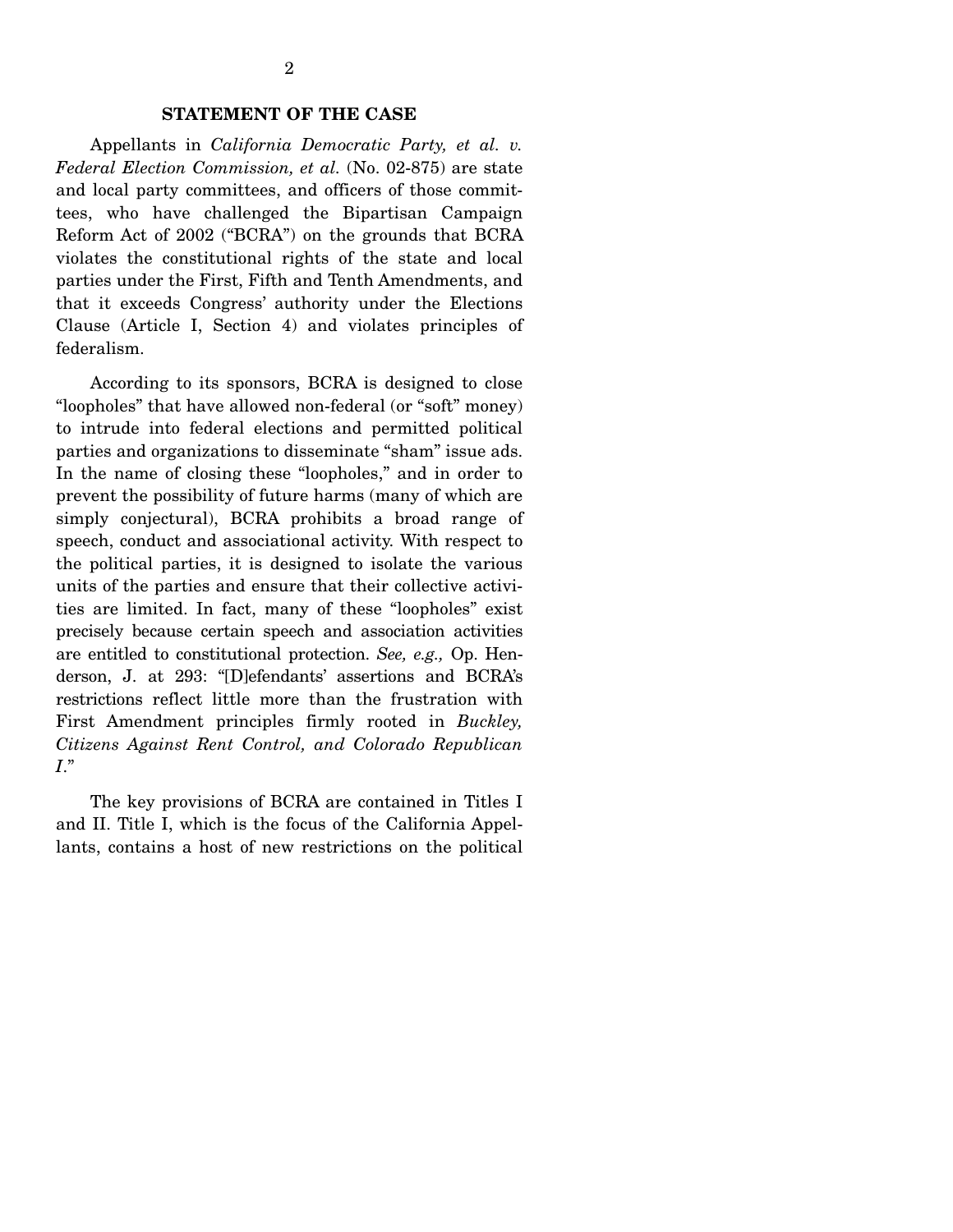parties at the national, and state and local level.<sup>1</sup> The heart of Title I is Section 101, which creates new sections 323(a)-(f) and the definition of "federal election activity" at FECA § 301(20).

New FECA § 323(a) prohibits the national political parties from soliciting, directing or spending non-federal money for either federal elections or for state or local elections. New FECA § 323(b) similarly prohibits state and local political parties from soliciting, directing or spending non-federal money on any "federal election activity." New FECA §§ 323(c)-(f) contain related restrictions on fundraising for "federal election activities;" restrictions on donations to tax exempt organizations that engage in "federal election activities;" restrictions on federal candidates and officeholders raising, spending or directing money for "federal election activities;" and restrictions on state candidates engaging in certain "public communications" that refer to federal candidates.

Despite the name, the only connection between many of the activities that are included in the statutory definition of "federal election activity" and a federal candidate is the actual date of the election. "Federal election activity" includes any voter registration activity within 120 days of an election that includes a federal candidate; any voter

<sup>1</sup> Appellants also challenged BCRA section 213, which prohibits any political party committee from making independent expenditures on behalf of a candidate if any unit of the party has made a coordinated expenditure and, conversely, prohibits a party committee from making a coordinated expenditure if any unit of the party has made an independent expenditure. The court below unanimously found this provision unconstitutional and enjoined its enforcement. Appellants do not seek review of this finding.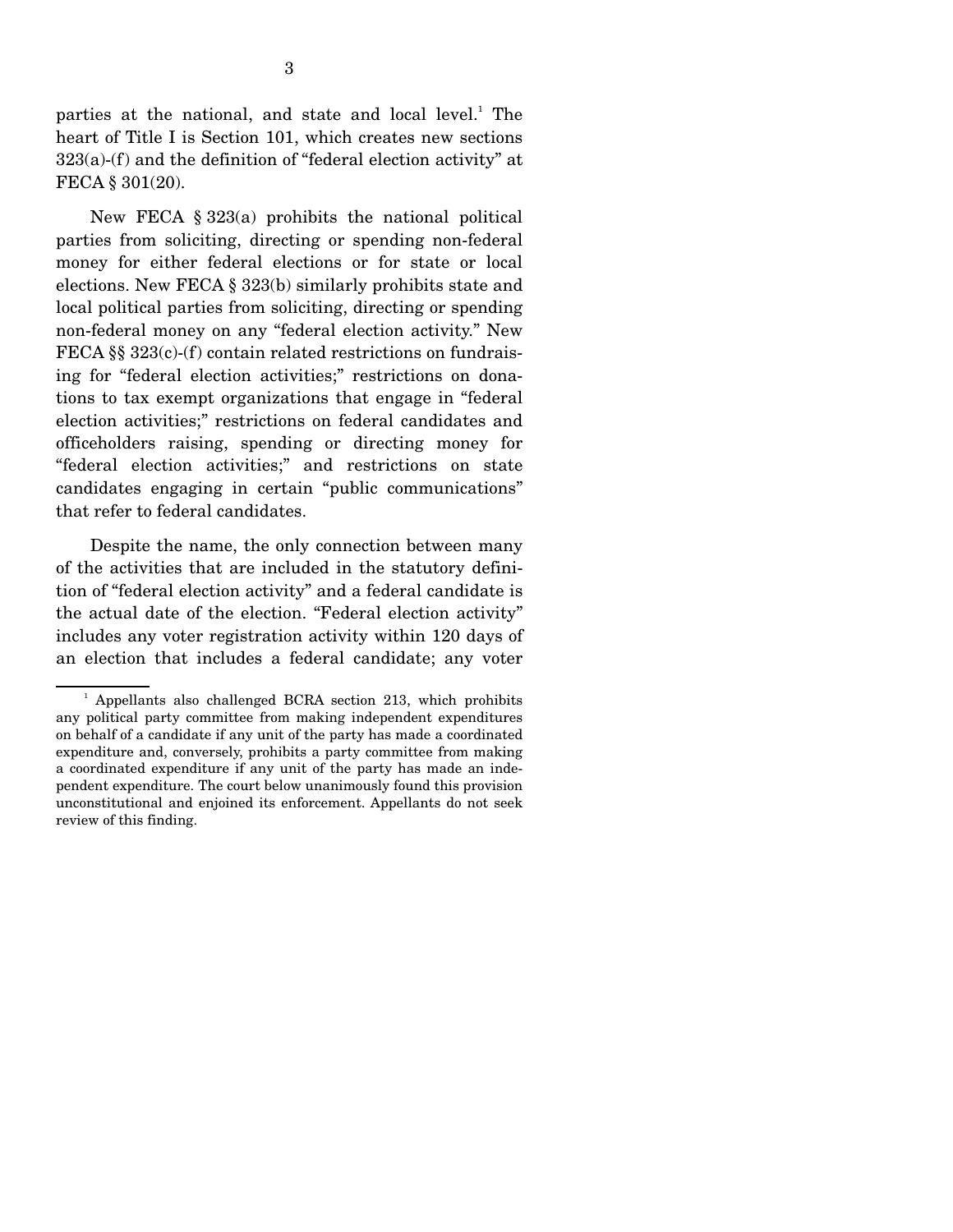4

activity conducted "in connection with" such election (regardless of whether it is actually directed at a state or local candidate); the services of any employee who spends more than 25% "in connection with" such election; and any public communication that refers to a federal candidate, and that "promotes," "supports," "attacks" or "opposes" that candidate "regardless of whether the communication expressly advocates a vote for or against a candidate." New FECA § 301(20)(A).

BCRA requires that all "federal election activity" be funded with federal money, even if that activity is, in fact, directed at state or local candidates. This means that money lawfully raised under state law (i.e., non-federal money) cannot be used for most state and local election activity. As a practical matter, FECA § 323(b) results in the vast majority of state and local election activity being subjected to federal regulation and federal financial restrictions. Some activities may be funded, in part, with "Levin funds," a new category of federally regulated money. Contributions of Levin funds may be made from sources prohibited by federal law (e.g., unions or corporations), but the limit on the amount that may be contributed is exactly the same as the limit on federal contributions.

Both the legislative history and the actual language used demonstrate clearly that Congress intended the definition of "federal election activity" to encompass most of the campaign activities traditionally performed by the state and local political parties – activities such as voter registration, walking precincts, and calling prospective voters to remind them to turn out on election day – even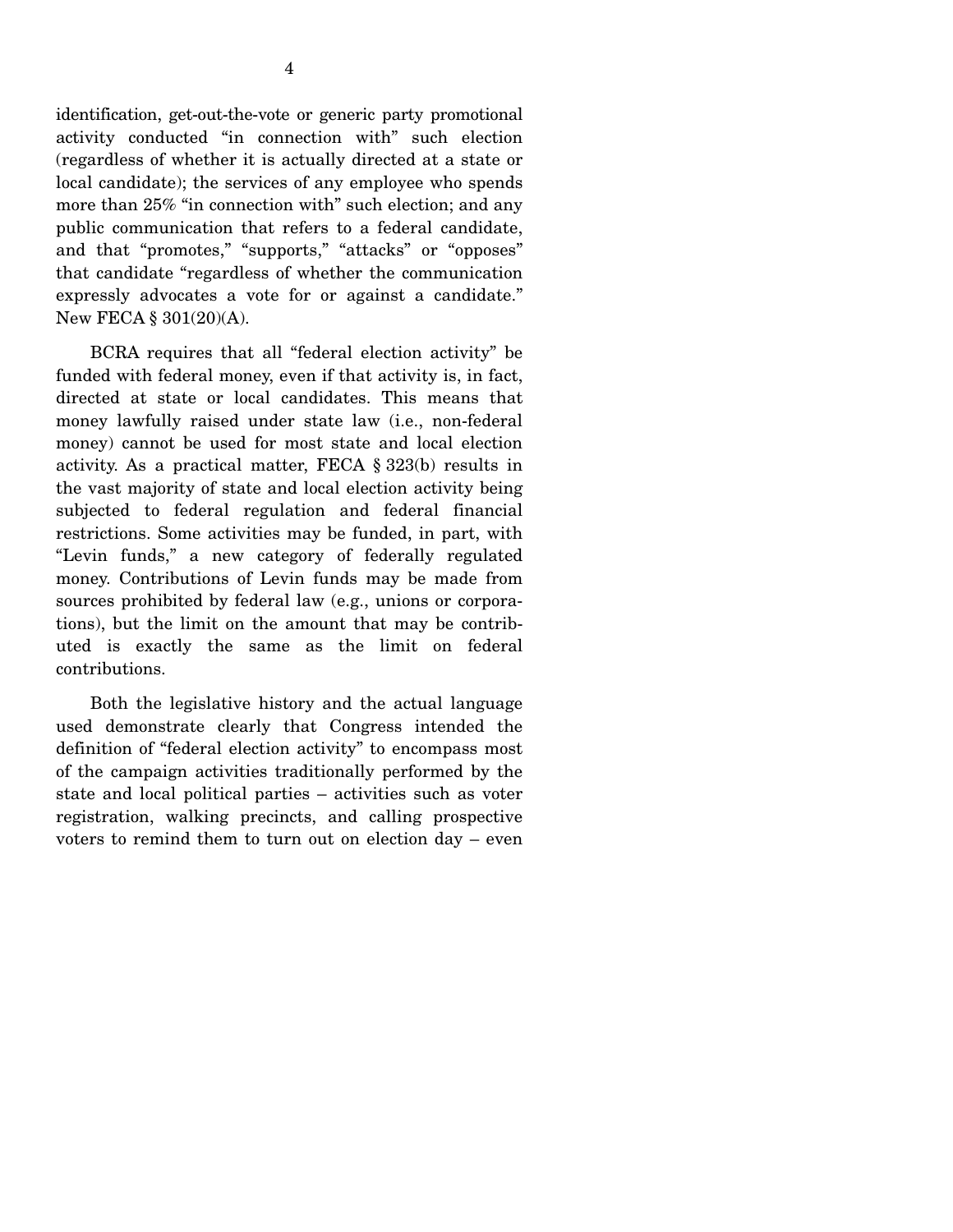when a federal candidate is not promoted, or even mentioned. In fact, even activities expressly advocating the support or defeat of state or local candidates are transformed by the BCRA into "federal election activity" on the theory that encouraging voters to vote for a state or local candidate may "affect" a federal race on the same ballot.

The price that state and local parties have to pay under BCRA in order to use their own state-regulated funds to engage in ordinary campaign activities such as voter registration or get-out-the-vote activity in their own elections is substantial. First, they must raise all the funds themselves; they cannot make or receive transfers of federal or non-federal money – even between state or local party committees within the same state – for these activities. FECA  $\S 323(b)(2)(B)(iv)$ . Second, the cost of fundraising to raise money for these activities may be paid only with federally regulated money. FECA § 323(c). Third, they may not engage in joint fundraising activities with other state or local parties. FECA  $\S 323(b)(2)(B)(ii)$ . Fourth, they may not spend any non-federal money that has been "solicited" or "directed" to them by any federal candidate or officeholder, or any national party committee officer or agent. FECA  $\S$   $323(b)(2)(C)(i)$ ;  $323(a)$ ;  $323(e)$ .

Even if a state or local party does not choose to engage in any "federal election activity," BCRA imposes additional restrictions on that party. A state or local political party may not donate to, or solicit money for, any 501(c) organization that engages in "federal election activity," including nonpartisan voter registration, get-out-the-vote activity, or ballot measure activity, or any "527" committee, including "political committees" under state law. FECA § 323(d).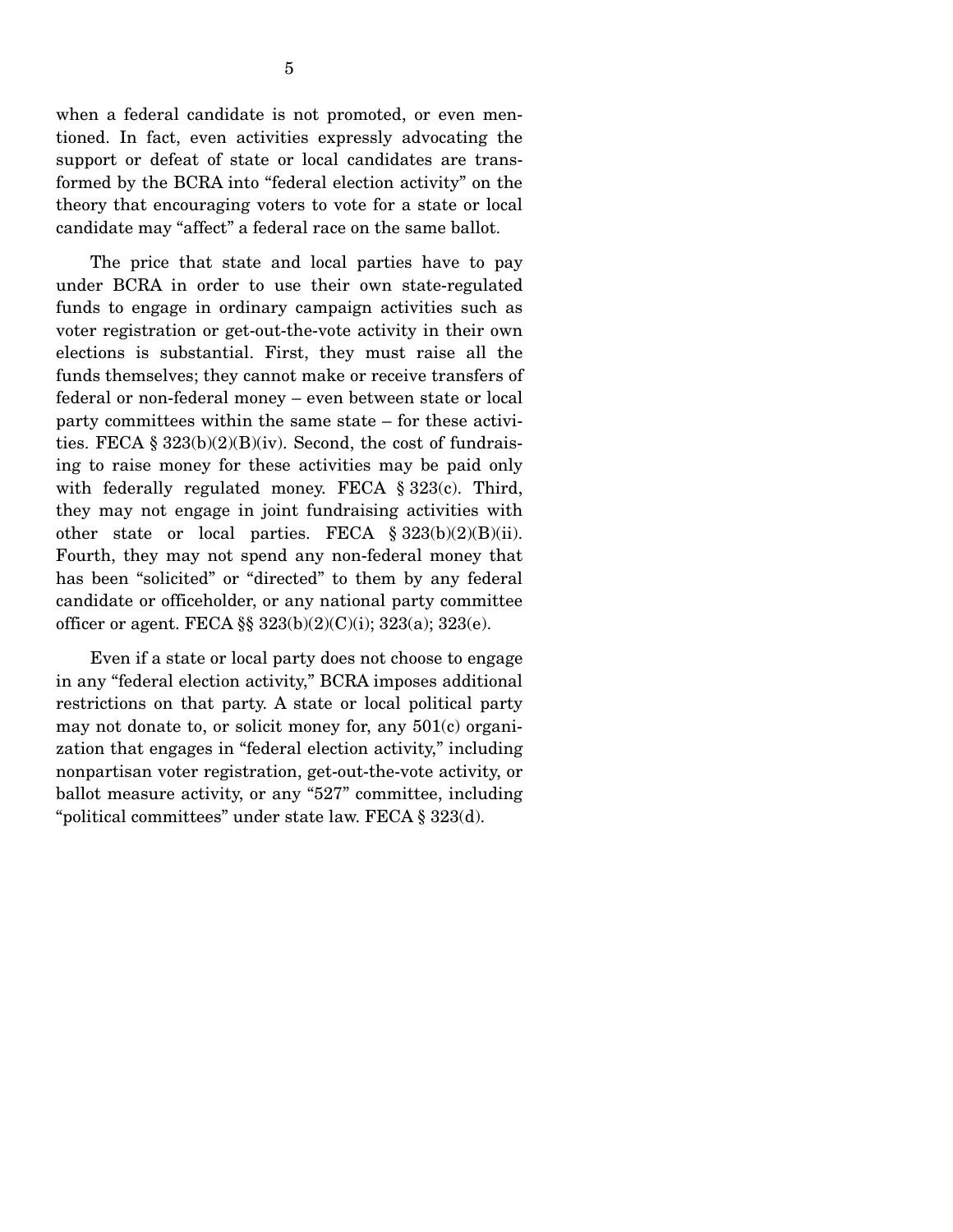#### **The Proceedings Below**

The California Appellants challenged the provisions of FECA §§ 323(b)-(f), and the new definition of "federal election activity" at FECA § 301(20). It is their position that these provisions impermissibly subject an enormous amount of state and local election activity – indeed, the lion's share – to federal regulation and federal financial restrictions despite the fact that these activities are neither directed at federal candidates nor have any significant effect on federal races. The effect of subjecting these activities to federal regulation and at the same time limiting the amount of *state-regulated* money that can be used for those activities is to dramatically reduce the amount of money available and the ability of the state and local parties to participate meaningfully in their own state and local elections. This substantial interference with the rights of the state and local parties is not narrowly tailored to reach only activities that have the purpose of influencing federal elections and is not justified by any other important governmental interest.

In addition, the California Appellants submit that the various limitations on the parties' speech and activities interfere with their ability to act collectively in support of candidates or an ideological message. Specifically, the restrictions on joint fundraising and transfers unconstitutionally limit their ability to set organizational priorities. The prohibitions on the national parties and federal candidates being able to "spend" or "direct" non-federal money mean that those persons cannot join with the state parties in planning a unified campaign. Since many state party officers also hold offices in their national parties, these restrictions essentially remove key members of the party from direct decision-making within their party. The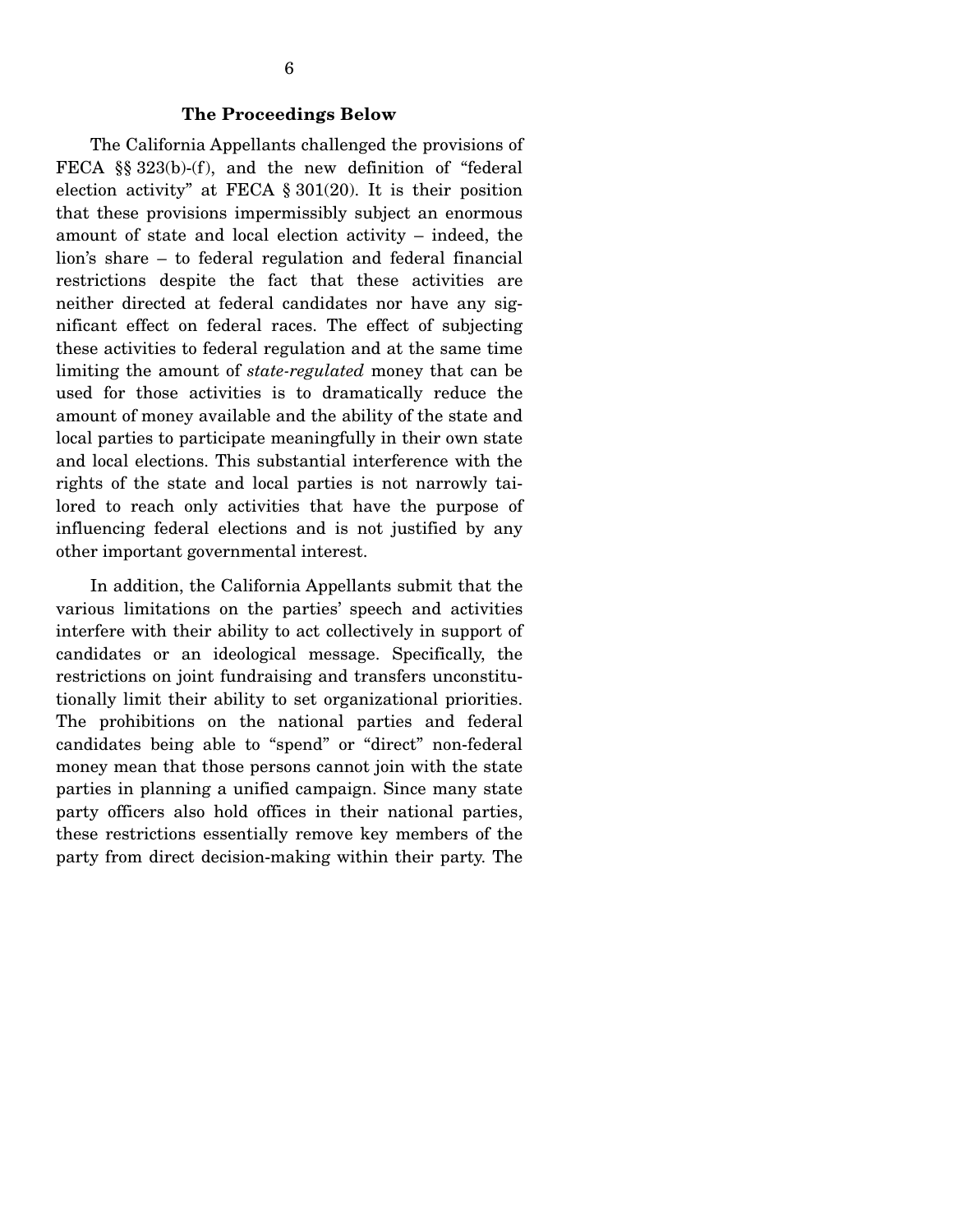restrictions on contributions to tax exempt 501(c) and 527 organizations, particularly in California, mean that the parties cannot become involved in ballot measure campaigns, and cannot provide financial support to the local Democratic and Republican clubs that do much of the grass-roots campaign work. None of these provisions are narrowly tailored to meet the asserted goals of preventing corruption of federal officeholders or circumvention of existing federal contribution limits. Moreover, they place the parties at a distinct disadvantage relative to other non-party participants in the political process who are not subject to the same associational and financial constraints.

The District Court issued its decision May 2, 2003. Each member of the Court issued his or her own opinion and separate findings of fact. Judges Kollar-Kotelly and Leon also joined a *per curiam* opinion (which focused largely on disclosure provisions not challenged by the California Appellants). Because Judge Henderson would have stricken most of BCRA's provisions as unconstitutional, and Judge Kollar-Kotelly would have upheld most of the provisions, the opinion of Judge Leon determines, in most instances, whether a particular provision was upheld or invalidated.

Judges Henderson and Leon both concluded that the most significant sections of Title I were unconstitutional. Judge Leon analyzed FECA §§ 323(a) and (b) under intermediate scrutiny. Although he erred in failing to apply strict scrutiny, he nonetheless found that these provisions were not "closely drawn" to meet an important federal objective. Op. Leon, J. at 26-37, 45-50. He also concluded that the definition of "federal election activity" at FECA § 301(20) was unconstitutionally overbroad, with the exception of the portion of that definition pertaining to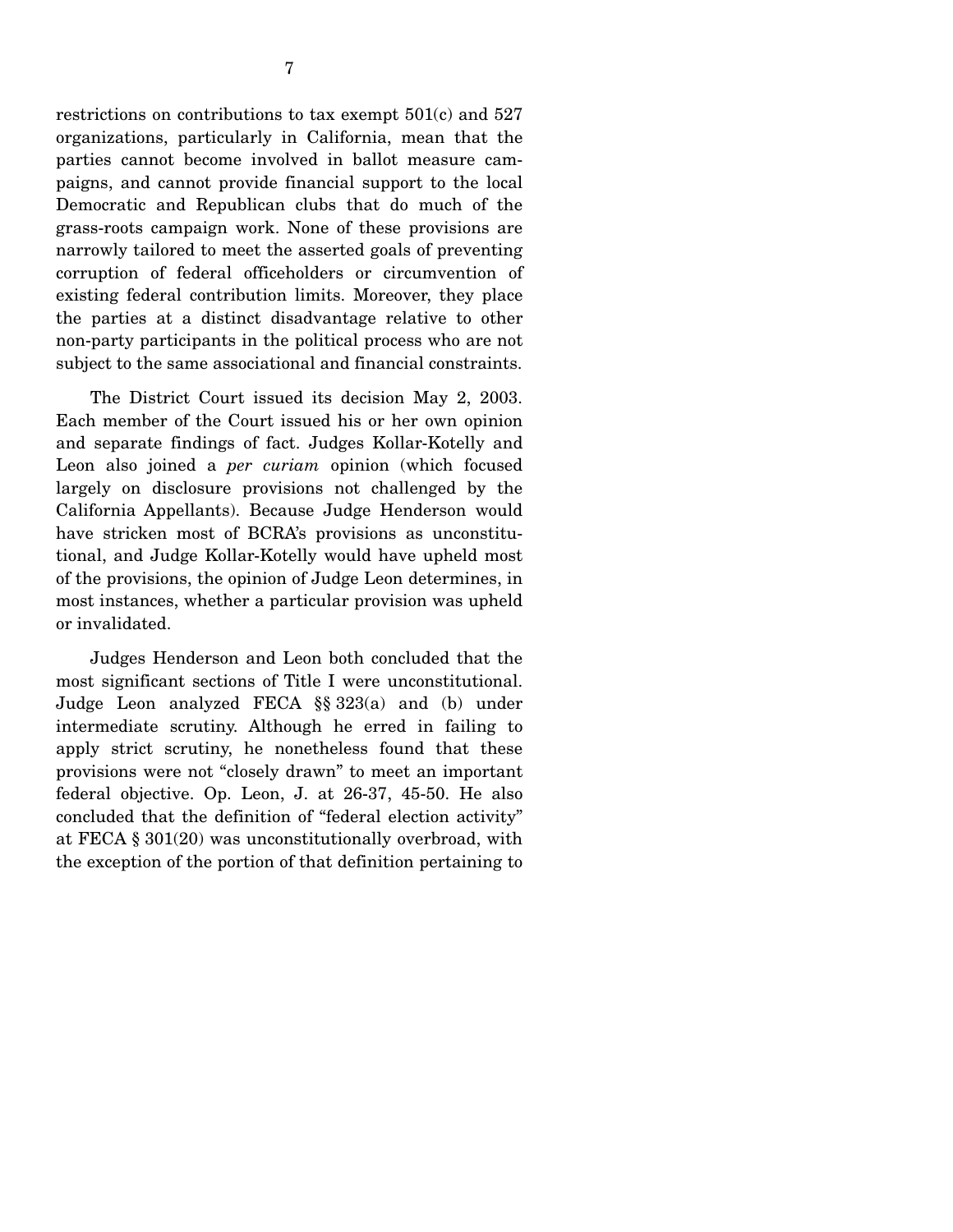a "public communication" that "promoted," "supported," "opposed" or "attacked" a federal candidate. Op. Leon, J. at 44-45. Judge Leon concluded that the "public communication" portion of the provision is constitutional because it "directly affects federal elections and gives rise to the appearance of corruption." Op. Leon, J. at 45. He also concluded that the evidence failed to demonstrate the effect of activities such as voter registration and get-outthe-vote efforts on federal elections, or created any sense of indebtedness on the part of federal officeholders that would create an appearance of corruption. Op. Leon, J. at 48. He joined with Judge Henderson in striking down the restrictions on contributions to tax exempt organizations, but voted with Judge Kollar-Kotelly to uphold the restrictions on state candidates in 323(f). Judge Leon would have stricken 323(e), the restriction on non-federal fundraising by federal candidates or officeholders, a provision upheld by Judges Henderson and Kollar-Kotelly.

Judge Henderson would have stricken most of BCRA, finding it "unconstitutional in virtually all of its particulars" and describing it as "break[ing] faith" with fundamental First Amendment principles. Op. Henderson, J. at 5. Because Judge Henderson concluded that the restrictions on speech and association could not properly be characterized as "contribution limits," she applied strict scrutiny. Finding that the provisions of FECA  $\S$ § 323(a) and (b) were not narrowly tailored to serve a compelling government interest, she would have invalidated both. Op. Henderson, J. at 172-175, 285-306. In so doing, Judge Henderson specifically rejected as insufficient the government's argument that state activities could be regulated because they might have some effect on a federal race taking place at the same time. She also found unconstitutional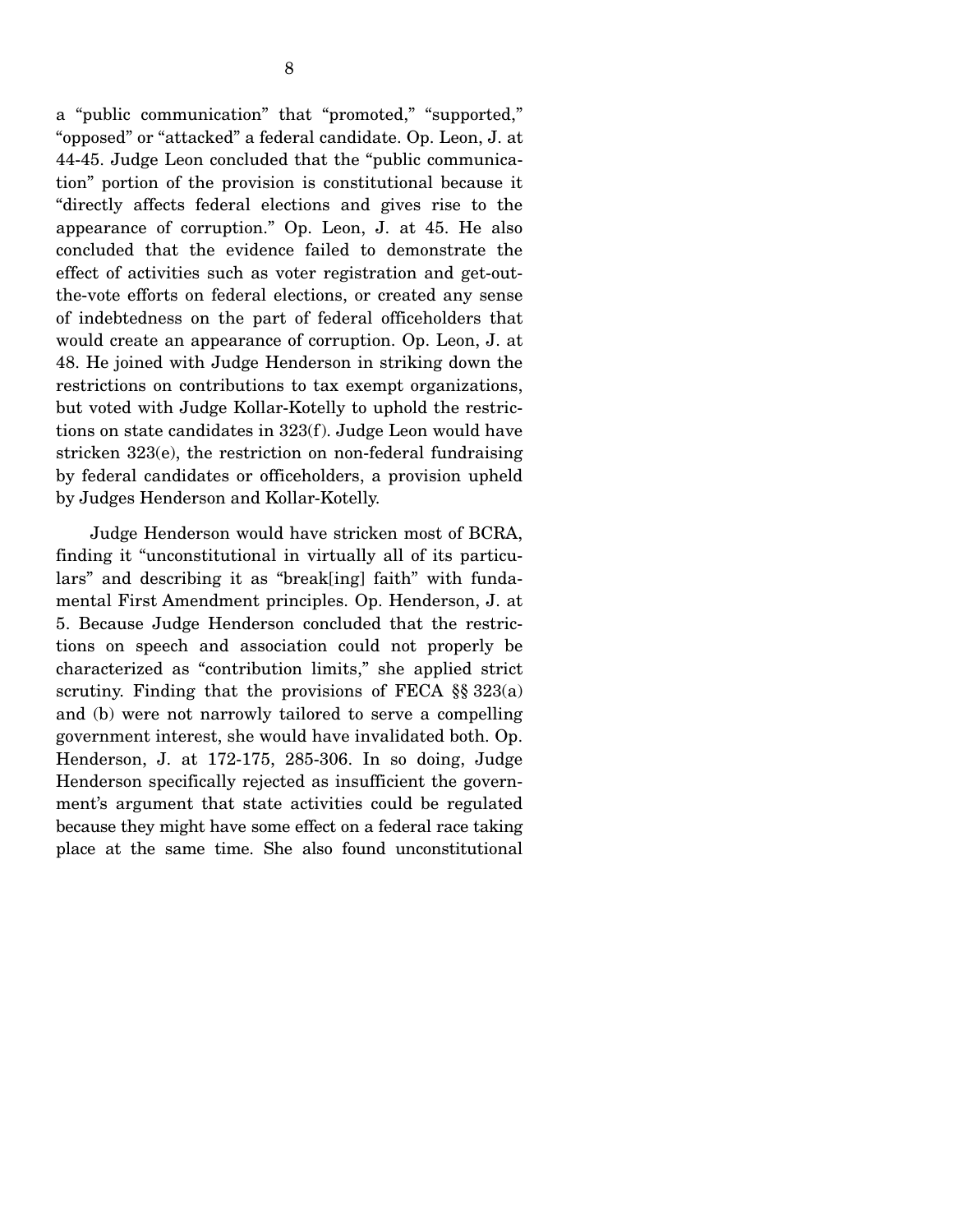FECA § 323(c), the restrictions on fundraising, FECA § 323(d), the restrictions on contributions to tax exempt organizations, and FECA § 323(f), the restrictions on state candidates' use of non-federal funds for "public communications" that mentioned federal candidates.

Judge Kollar-Kotelly would have upheld Title I in its entirety. Reasoning that all of Title I was a "contribution limit," she applied intermediate scrutiny. She then concluded that the provisions were "closely drawn" to achieve the governmental interests in preventing the corruption of federal officeholders or circumventing the federal contribution limits. As Judge Leon correctly observed, Judge Kollar-Kotelly's interpretation and application of this Court's circumvention cases "dictates a novel application of that precedent."

#### **SUBSTANTIAL QUESTIONS ARE PRESENTED**

----------------------------- ------------------------------

----♦-- -

As acknowledged by the majority of the court below, BCRA significantly limits the fundamental ability of the state and political parties to participate in the political process, including their own state and local elections. Section 101 defines "federal election activity" as virtually any activity that takes place in proximity to an election which includes a federal office, without regard to the purpose of the expenditure. In doing so, it brings within its regulatory sphere the vast majority of state and local election activity, including activities that are intended to influence only state and local elections. In the name of "regulating" the parties' "federal" election activity, BCRA imposes significant and constitutionally unprecedented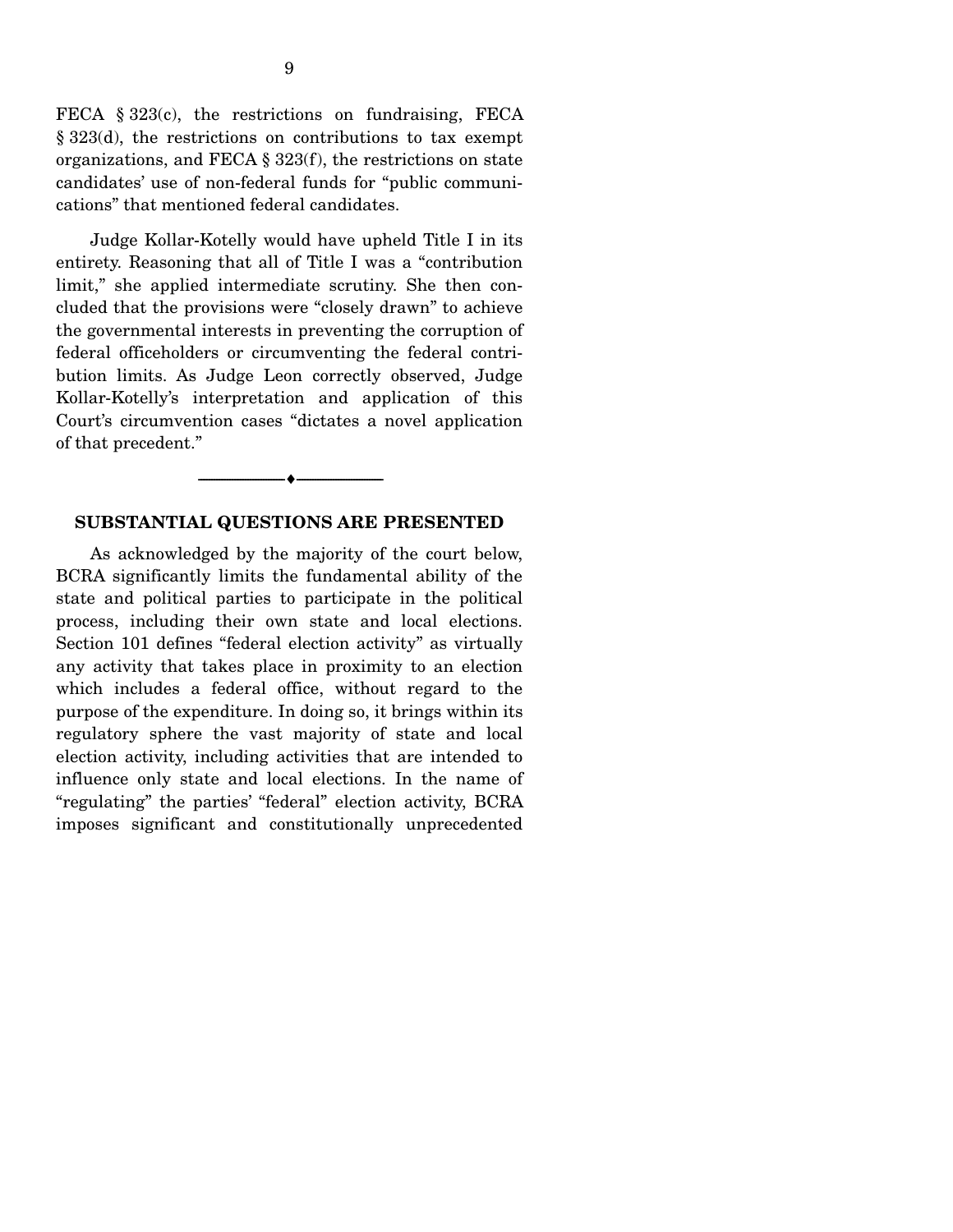barriers to normal communication and traditional associational activities. In imposing such restrictions, it also impermissibly singles out the political parties while allowing and even encouraging similar conduct by other groups in the political arena.

Although the court below invalidated FECA §§ 323(a),  $(b)$ ,  $(c)$  and  $(d)$ , it upheld  $323(e)$  and  $(f)$ . In addition, while the court found that the definition of "federal election activity" at FECA § 301(20) was unconstitutional, it severed out and saved the "public communication" portion of that definition which is itself unconstitutionally overbroad. Because of the constitutional questions raised by virtually every provision in new FECA  $\S$  323(a)-(f), and the related definition of "federal election activity" at FECA § 301(20), this Court should note probable jurisdiction to review those provisions and the District Court's failure to declare them unconstitutional in their entirety.

### **I. The Extensive Regulation of State and Local Election Activity Exceeds Congress' Authority to Regulate Federal Elections**

Although Congress did not expressly identify the authority under which it enacted BCRA, it has been assumed that authority is asserted under the Elections Clause of the Constitution (Article I, § 4). *See, e.g.*, *Buckley v. Valeo*, 424 U.S. 1, 13 & n.16 (1976) (noting that Congress' authority to regulate federal elections is well established). The Elections Clause on its face gives Congress authority to regulate the "time, places and manner" of federal elections.

BCRA, however, goes well beyond the regulation of federal elections and comprehensively regulates election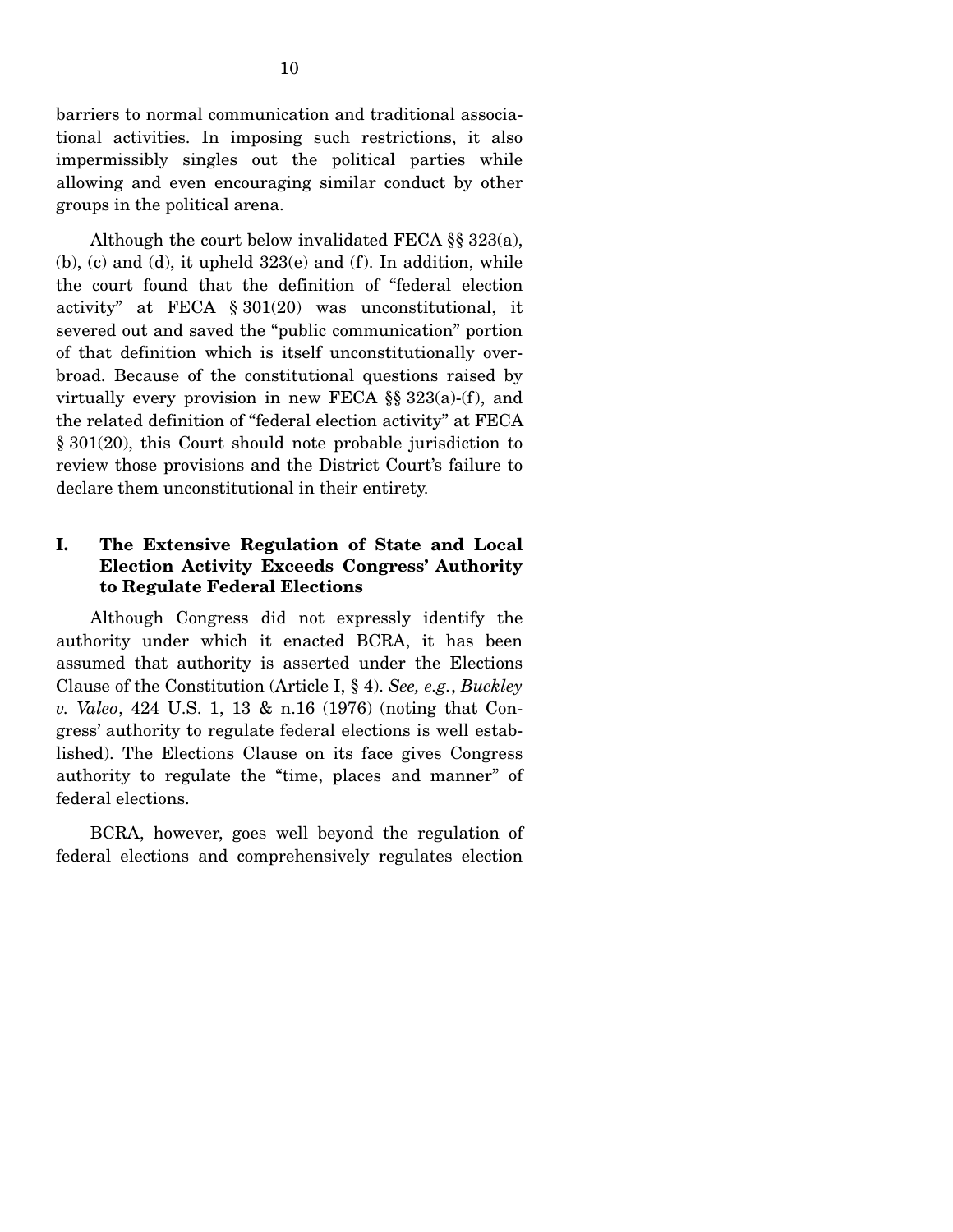activity at the state and local level if those elections are held at the same time as any federal election. The Federal Elections Clause has never been construed to provide such authority to Congress, and principles of federalism preclude any such construction. In striking down a Congressional enactment lowering the voting age for state elections, but upholding it with respect to federal elections, Justice Black cautioned that although Congress had broad supervisory authority over federal elections, the Constitution made clear that equivalent power to regulate state elections was left to the states as sovereign entities. *Oregon v. Mitchell*, 400 U.S. 112, 124-25 (1970) (opinion of Black, J.); *see also Tashjian v. Republican Party of Conn.*, 479 U.S. 208, 217 (1986) (power given to Congress by Article I, § 4 over federal elections matched by state control over election process for state offices); and *California Democratic Party v. Jones*, 530 U.S. 567, 590 (2000) (Stevens, J., dissenting) ("[a] State's power to determine how its officials are to be elected is a quintessential attribute of sovereignty").

The states, in exercising this sovereignty, have come up with a range of campaign finance regimes – some less restrictive than the federal system, some more restrictive. California, for example, allows unrestricted contributions for non-candidate expenditures and allows contributions of up to \$25,000 for candidate-related expenditures because the voters believed that the parties "play an important role . . . and help insulate candidates from the potential corrupting influence of large contributions." Op. Henderson, J. at 164, Finding ¶ 72. BCRA defines typical state and local party activities such as voter registration, get-outthe-vote communications (even for state or local candidates), and generic party promotion as "federal election activity"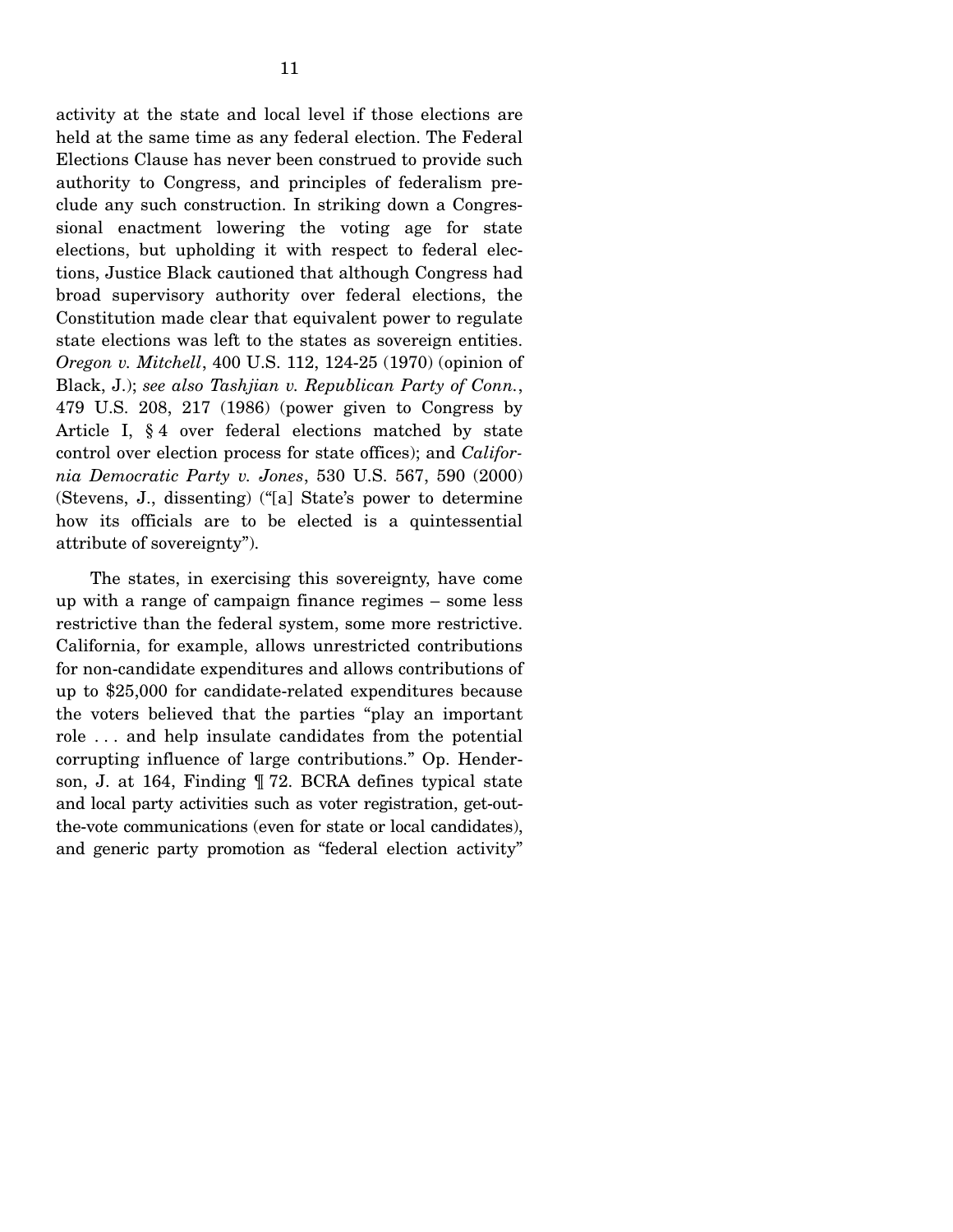and then subjects these activities to federal regulation, including spending limits. Such action on the part of Congress effectively (and impermissibly) nullifies the considered decisions of the states on these matters, and it does so without requiring any nexus between the activity or communication regulated and a federal candidate other than proximity to a particular election.

Because Judges Henderson and Leon invalidated most of the restrictions of FECA § 323(b) on First Amendment grounds, they did not reach the question of whether Article I, § 4 confers authority on Congress to regulate state and local elections, although Leon termed the issue "considerable." Op. Leon, J. at 45. Judge Kollar-Kotelly concluded that none of the plaintiffs below had standing to raise the issue. Op. Kollar-Kotelly, J. at 600-608.

### **II. BCRA Violates The Political Parties' First Amendment Rights of Speech and Association**

This Court has held that the government may lawfully impose limitations on political contributions without violating the First Amendment if those limits are "closely drawn" to match a "sufficiently important governmental interest." *Buckley*, *supra*, 424 U.S. at 25; *Nixon v. Shrink Missouri Gov't PAC*, 528 U.S. 377, 387-388 (2000). However, BCRA imposes several restrictions on solicitation and spending that are neither closely drawn nor justified by a sufficiently important governmental interest. Moreover, BCRA goes well beyond mere contribution limitations and imposes direct restrictions on speech and associational activities of the political parties and their officers. In fact, the court below found that these provisions were almost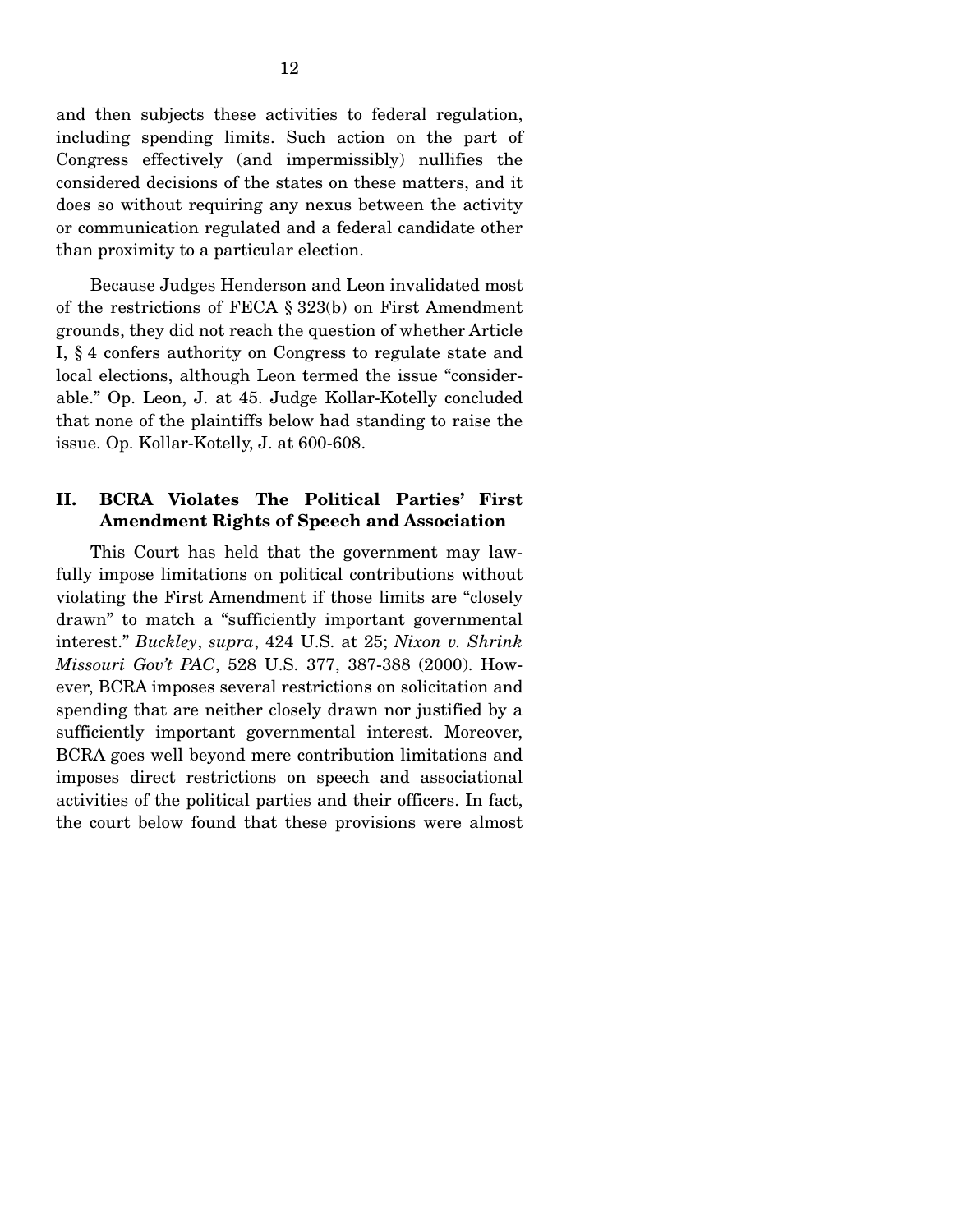entirely unconstitutional, although it erred in applying less than strict scrutiny in analyzing them.

Fundamentally, BCRA prohibits the state and local parties from spending money lawfully raised under state law on state election activities such as voter registration or get-out-the-vote activities, even if directed at state or local candidates. Although it allows *limited* stateregulated funds to be used in *some* circumstances, the conditions imposed on the use of such money are extremely onerous and pose separate and independent restrictions on association: the state-regulated money cannot have been transferred to the party from another unit of the party and cannot have been jointly raised with another unit of the party. It must have been raised using only federally regulated money. The restrictions on transfers *of any size* and on joint fundraising directly interfere with the parties' autonomy. *See California Democratic Party v. Jones, supra*, 530 U.S. at 582. All of these restrictions now exist for state-regulated money raised by state and local political parties for use in state and local elections. As the state parties demonstrated below, these restrictions have a direct and devastating effect on the ability of the parties to function effectively in support of their state and local candidates. The Court properly found that the restrictions imposed upon the parties were not sufficiently related to any interest in preventing corruption to be constitutionally permissible, although the court's decision to leave the "public communications" provision intact forces the parties to continue to live with many of the associational restrictions still in place, at least as to those activities. This portion of the court's decision was error and should be reversed.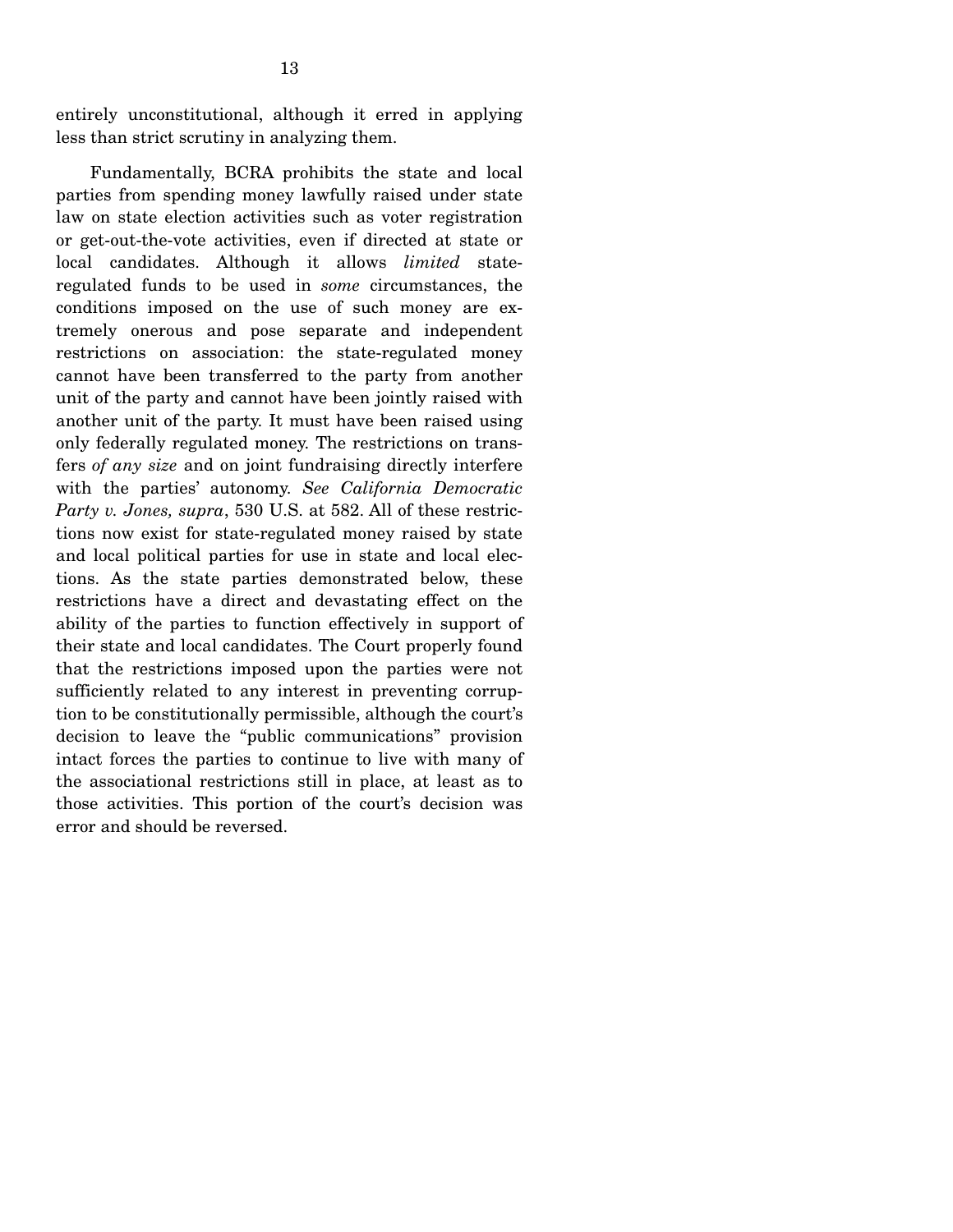Also prohibited outright are "donations" to, or solicitations for, tax exempt organizations under IRS Code section 501(c) if they engage in "federal election activity," including nonpartisan voter registration or get-out-the-vote activities. As the California Appellants demonstrated, ballot measure committees are normally 501(c) organizations. They engage in get-out-the-vote activities. The effect of BCRA is therefore to prohibit the political parties from making any direct contributions to, or soliciting on behalf of, ballot measures. This absolute restriction on the parties' ability to become involved in important electoral issues in the state flies in the face of this Court's holding in cases such as *First Nat'l Bank v. Bellotti*, 435 U.S. 765 (1978) and *Citizens Against Rent Control/Coalition For Fair Housing v. Berkeley*, 454 U.S. 290, 299 (1981).

Additionally, the parties are prohibited from contributing to, or soliciting for, state political committees registered under IRS Code § 527. Any organization that is supporting state or local candidates that is not a party committee is required to file under section 527. The local "Young Democrats Club" or "Lincoln Club" is typically a 527 committee. Their main activities are usually voter registration or get-out-the-vote activities – often for state or local candidates. The effect of this restriction is to prohibit political parties from providing direct financial support to these clubs which are often the "grass-roots" component of the party structure. The court correctly invalidated these restrictions and California appellants do not seek review on this issue.

In addition to the above restrictions, BCRA significantly limits the associational activities of the parties in additional ways. By making it a federal crime for federal candidates and officeholders (or their agents), or the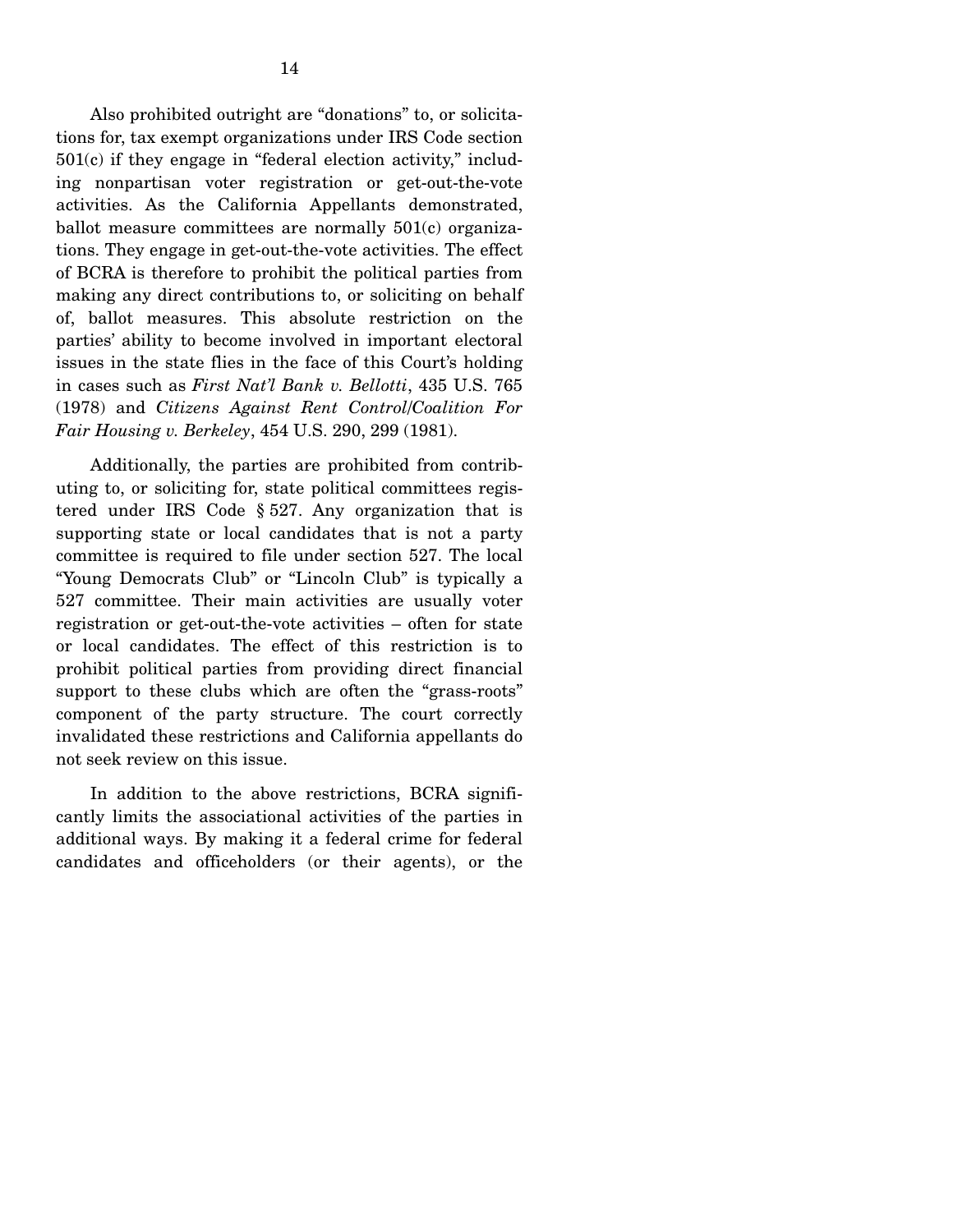national parties (or their officers or agents) to "spend," "solicit," or "direct" non-federal money, BCRA essentially makes it illegal for these persons to engage in traditional campaign activity with their state or local counterparts. The Democrats' "Coordinated Campaign" and the Republicans' "Victory Plan" are efforts to bring all the various levels of the party together to plan and strategize, assess and allocate resources and set priorities for their campaign activities up and down the ticket. Critical state or local races can be an important focus of these campaign activities. If discussions take place about the raising, spending or directing of state-regulated resources, any federal candidate (or her representative) and any national party representative who is in the room is putting himself or herself at risk of prosecution. Since many state or local party officers are also national party officers, this prohibits these important party members from direct participation in decision-making. The chilling effect of such a possibility on the officers themselves is obvious and the existence of such restrictions forces the parties to significantly restructure or forego their traditional associational activities. These restrictions cannot withstand the "closest scrutiny" that must be given to such limitations on associational activity. *See NAACP v. Alabama*, 357 U.S. 449, 460-61 (1958); *see also Eu v. San Francisco County Democratic Cent. Comm.*, 489 U.S. 214 (1989).

Finally, the very vagueness and/or overbreadth of many of BCRA's terms render certain provisions unconstitutional. The "public communications" restriction upheld by the court illustrates the point. The court concluded that Congress could properly regulate one category of "federal election activity" – any "public communication that refers to a clearly identified candidate for Federal office . . . and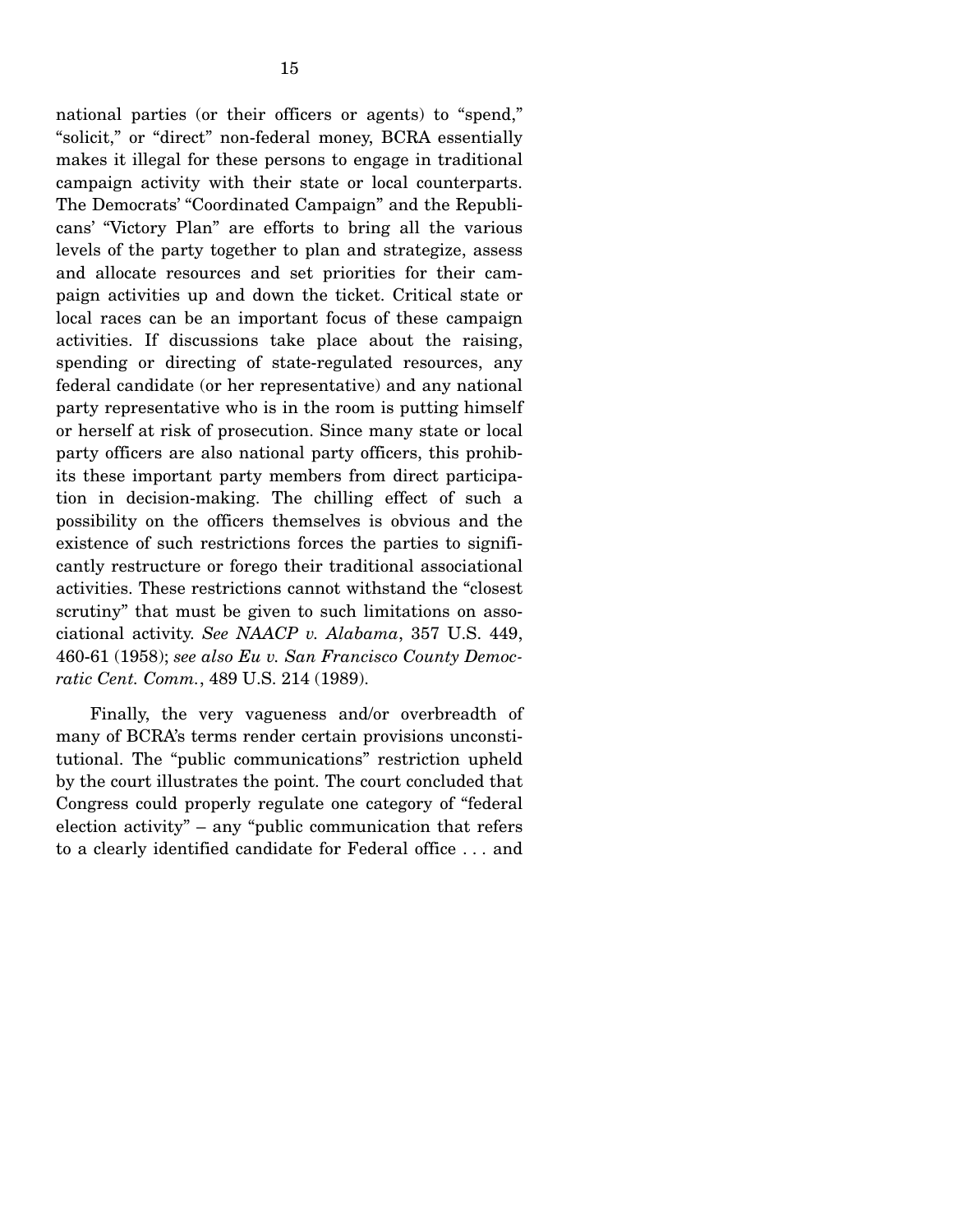that promotes or supports a candidate for that office, or attacks or opposes a candidate for that office (regardless of whether the communication expressly advocates a vote for or against a candidate) . . . " As a "federal election activity," all such public communications must be paid with 100% federal money.

A "public communication" includes "a communication by means of any broadcast, cable, or satellite communication, newspaper, magazine, outdoor advertising facility, mass mailing, or telephone bank to the general public . . . " Because the definition includes mail and other written communications media, it is substantially broader in scope than the "back-up" definition of "electioneering communications" in Title II which is structured similarly to include communications that "support," "promote," "attack" or "oppose" a clearly identified federal candidate. Although the court apparently believed that the terms "promote" or "attack" were sufficiently precise, it is evident that these terms are, in fact, extremely subjective. In fact, an argument could be made that *any* mention of a candidate either serves to promote or attack that candidate, depending on the light in which he or she is cast. And the fact that it extends to many communications not included in the Title II definition makes it even more problematic for the parties who routinely send out party mail that refers to federal candidates in contexts that may be prohibited by this language, e.g., fundraising solicitations for the party itself, endorsements of state candidates or ballot measures, and even voter registration materials.

This is precisely the kind of vague language rejected in *Buckley*, *supra*, 424 U.S. at 44 & n.52, 80. The Court erred in concluding that Congress could constitutionally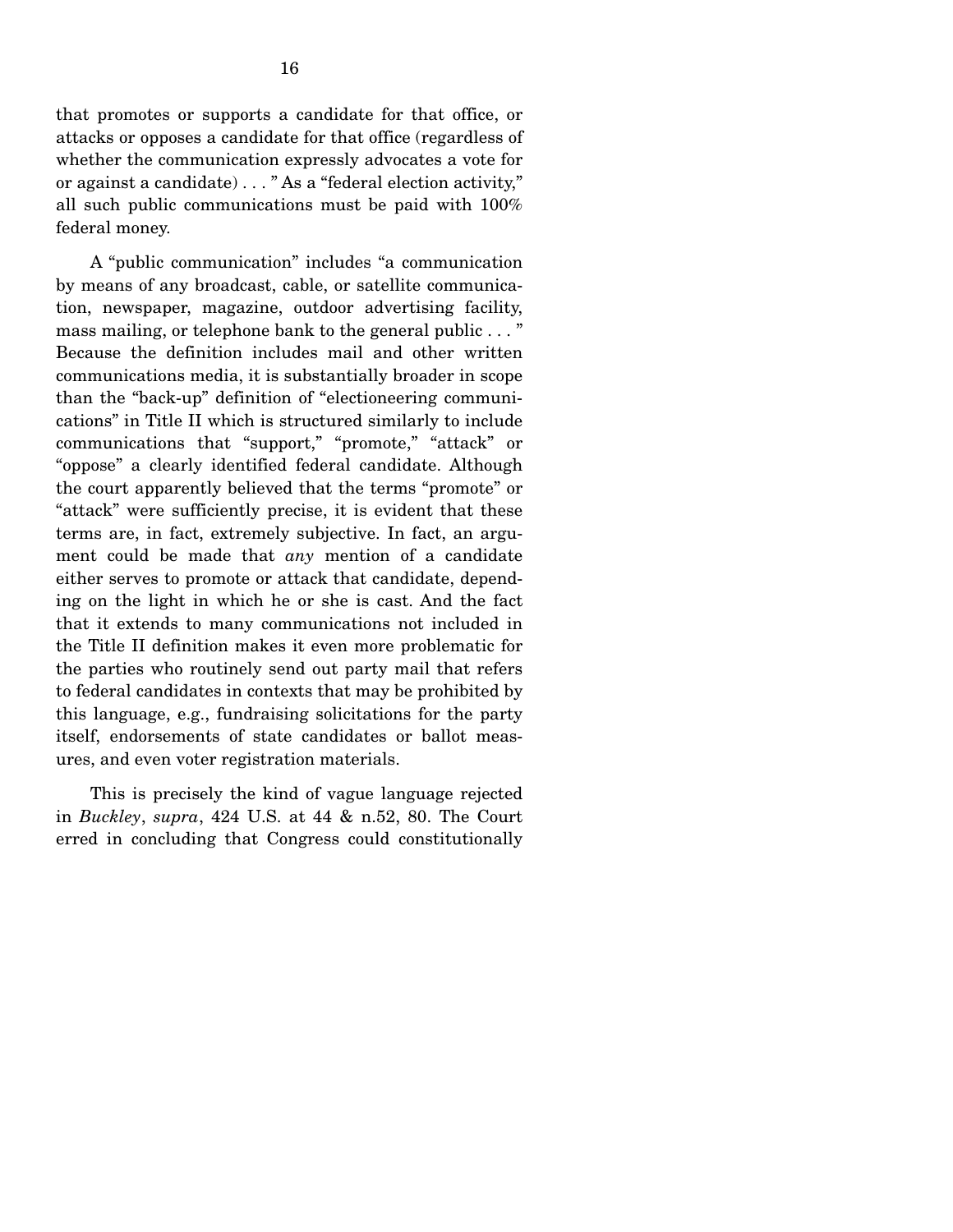restrict any "public communication" by a political party that falls within the broad definition provided by BCRA.

### **III. The Provisions of BCRA Violate Equal Protection**

BCRA imposes restrictions on the speech and associational activities of the political parties that are not similarly imposed on other participants in the political process. Distinctions drawn in these areas must be given the most exacting scrutiny. *See Police Dep't of Chicago v. Mosely*, 408 U.S. 92 (1972). As the record well documents, the inevitable result of many of BCRA's restrictions is that non-party organizations will begin performing many of the functions traditionally performed by parties without being subject to the substantial restrictions imposed on the parties themselves. To the extent that these organizations typically have a narrower focus than the parties and considerably less transparency than the parties, BCRA's goals are likely to be frustrated rather than achieved by the restrictions imposed.

----------------------------- ------------------------------

----♦-- -